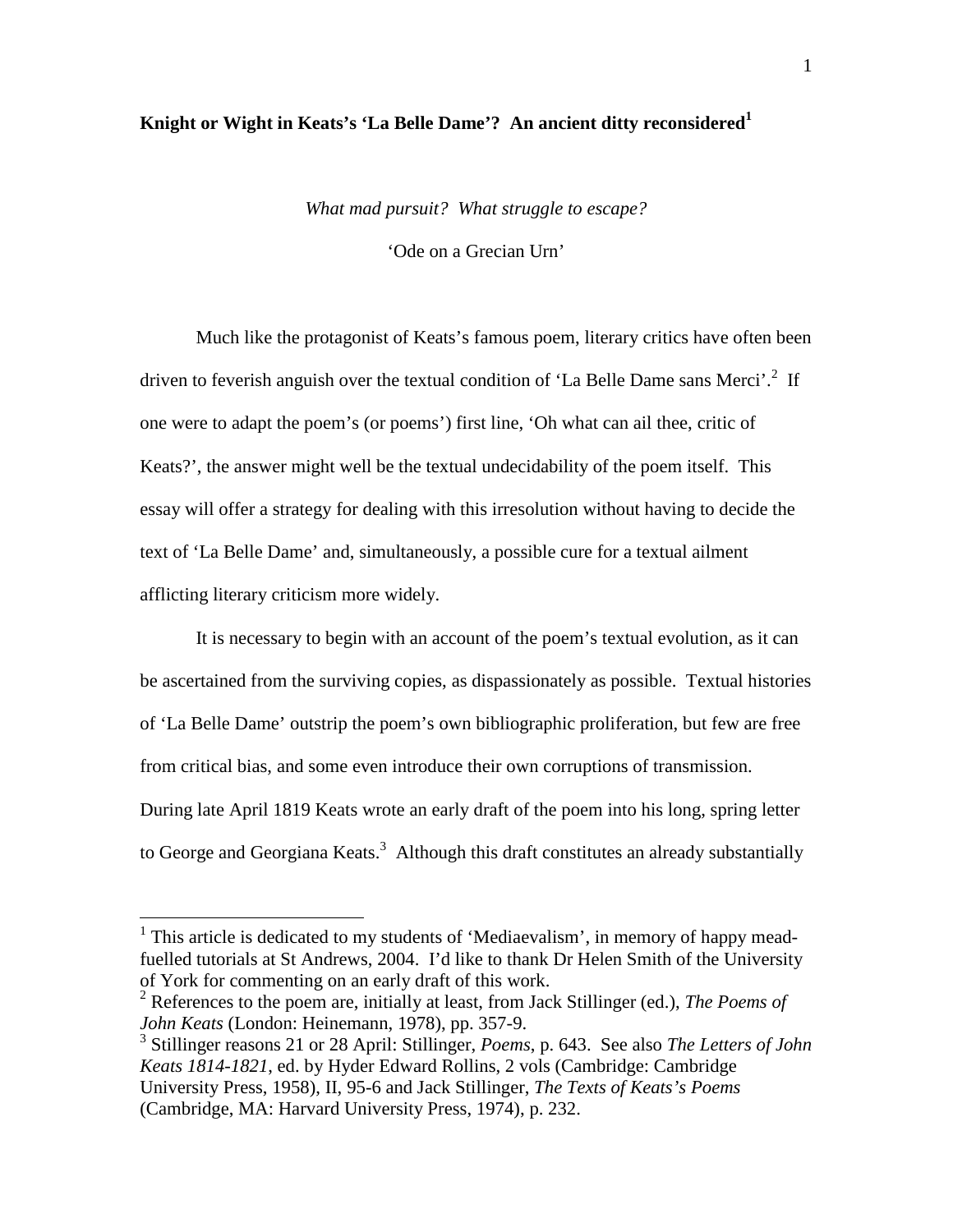complete and recognisable version, there are nevertheless a number of cancellations, insertions and revisions in this manuscript.<sup>4</sup> The poem's first surviving incarnation in a world of readers exhibits rather than erases its own variations; it is writing that charts its process of change, does not declare itself as decided product. Keats may have made a now-lost holograph fair-copy, perhaps incorporating the draft revisions into a resolved text. This however is supposition, as no other manuscripts in Keats's hand exist. Rather, the poem is first propagated by Keats's male transcribers. A copy made by Charles Brown, whom the poet lived with during the period of the poem's early gestation, and two by Richard Woodhouse (the second merely an iteration of the first) survive to us.<sup>5</sup> In general these transcripts corroborate the draft and its revisions, making two further substantive changes (changing 'hill side' to 'hill's side' in line 36 and 'Thee hath' to 'hath thee' in line 40), adding a subtitle ('A Ballad') and numbering the stanzas. Woodhouse apparently altered the so-called 'accidentals' of Keats's holographs almost habitually, <sup>6</sup> and Brown was not above making occasional substantive changes, although these may have been with Keats's approval and even authority, for in a letter to George and Georgiana Keats of February 1819, the poet relates how he and Brown 'sit opposite one another all day authorizing'.<sup>7</sup> Brown and Woodhouse might be thought of, in a small but significant sense, as collaborators with Keats in the production of three of the four surviving texts of the poem which critics frequently group together as representing one of

<sup>4</sup> Andrew Bennett discusses some of these revisions in his admirable chapter on 'La Belle Dame sans Merci'. Andrew Bennett, *Keats, Narrative and Audience: The Posthumous Life of Writing* (Cambridge: Cambridge University Press, 1994), pp. 113-127 (pp. 121 & 124).

<sup>5</sup> Stillinger, *Texts*, pp. 50-1 & 232-3. Also Stillinger, *Poems*, p. 644

<sup>6</sup> Stillinger, *Texts*, pp. 43-4.

<sup>7</sup> Letters, II, 61. Stillinger, *Texts*, pp. 54-5.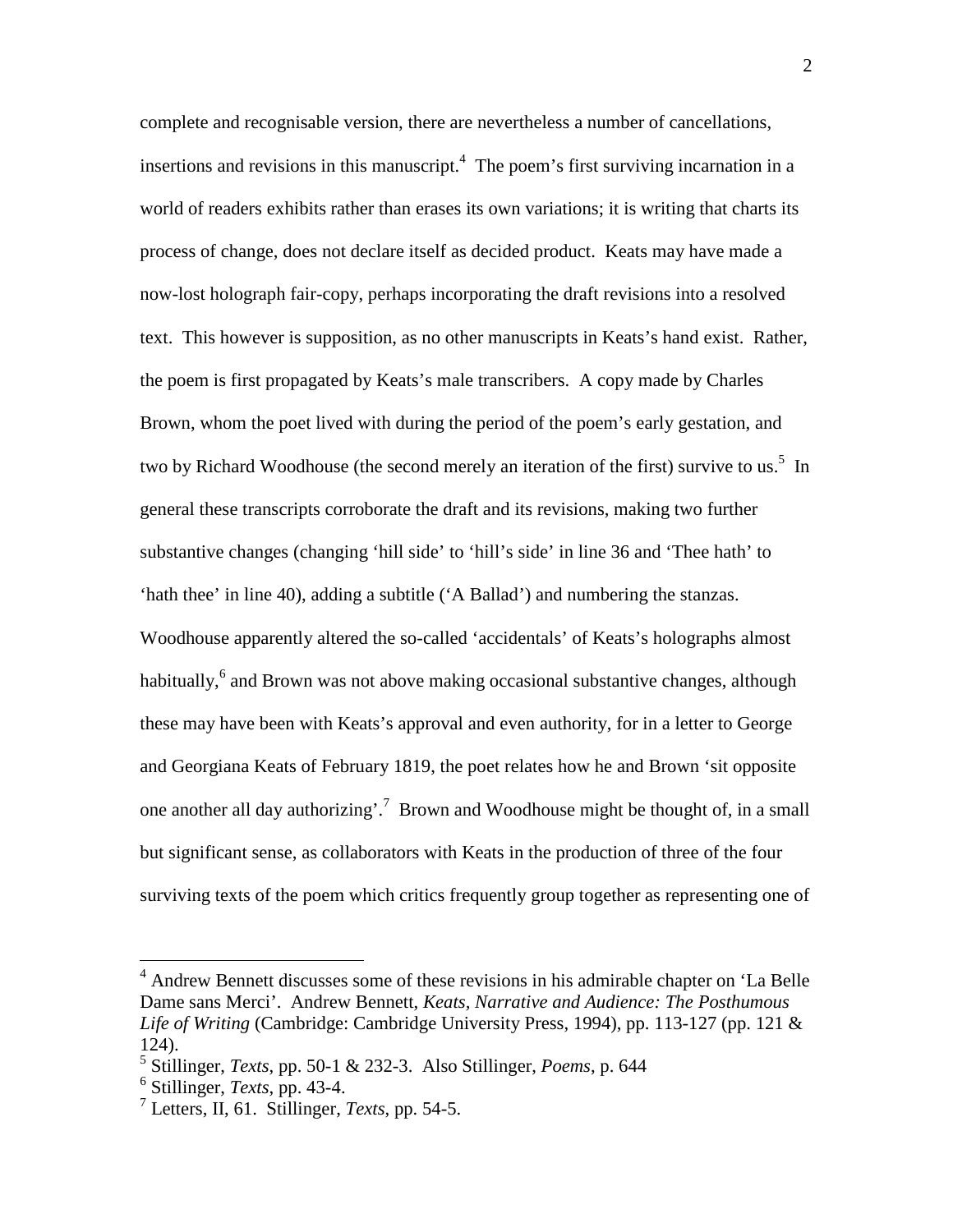two versions, best referred to by its opening line, the 'knight-at-arms' version.<sup>8</sup> It is possible to acquiesce in this construction of two versions of the poem (though 'traditions' might be a better word), while at the same time noting that the first draft represents a slightly different case within the 'knight-at-arms' tradition and is the site of its own peculiar set of textual complexities. A different tradition is witnessed by the text printed on 10 May 1820, approximately a year after the poem's initial composition, in Leigh Hunt's journal *The Indicator*. 9 This, the only text printed during Keats's lifetime, displays a number of variations, prominent among which is the substitution of 'wretched wight' for 'knight-at-arms'.<sup>10</sup> It is possible that Hunt, as Keats's editor, was responsible for some or all of these changes and it is equally possible that Keats consented to these interventions and even cooperated on them.<sup>11</sup> Keats's associations with Hunt during this period were close, to the point of moving into the Hunt household six days before the poem's publication in *The Indicator*. <sup>12</sup> Moreover, the existence in 1845 of a now-lost holograph copy beginning 'Ah what can ail thee, wretched wight', suggests that Keats

<sup>8</sup> Brown and Keats's collaborative working relationship is more conspicuous in their cooperation on *Otho the Great*.

<sup>9</sup> Stillinger, *Texts*, p. 233 and Stillinger, *Poems*, p. 644.

<sup>&</sup>lt;sup>10</sup> Jerome McGann was the first to discuss a number of these variations in detail; Jerome McGann, 'Keats and the Historical Method in Literary Criticism', *Modern Language Notes*, 49 (1979), 988-1032 (pp. 1001-3).

 $11$  Stillinger mistrusts Hunt and other periodical editors of Keats's poems, seeing them as the kind of collaborators who diffract, rather than bring to realisation Keats's intentions. See *Texts*, p. 73. Here, we are on the edge of speculation, however well informed. The supposition that Keats revised the poem in response to earlier criticisms of his verse must also remain tentative. Even if true, these circumstances of production provide no grounds for negating the revisions. We do not know what a late Keats poem would look like, written in a world in which he was not attacked in print; such an ideal world (like the ideal poem) does not exist.

<sup>&</sup>lt;sup>12</sup> Andrew Motion, *Keats* (London: Faber, 1997), p. 513. Admittedly, Keats seems not to have felt comfortable in Hunt's home soon after moving in. For the text of *The Indicator* version, I have referred to the photographic reproduction in Motion's biography, p. 514.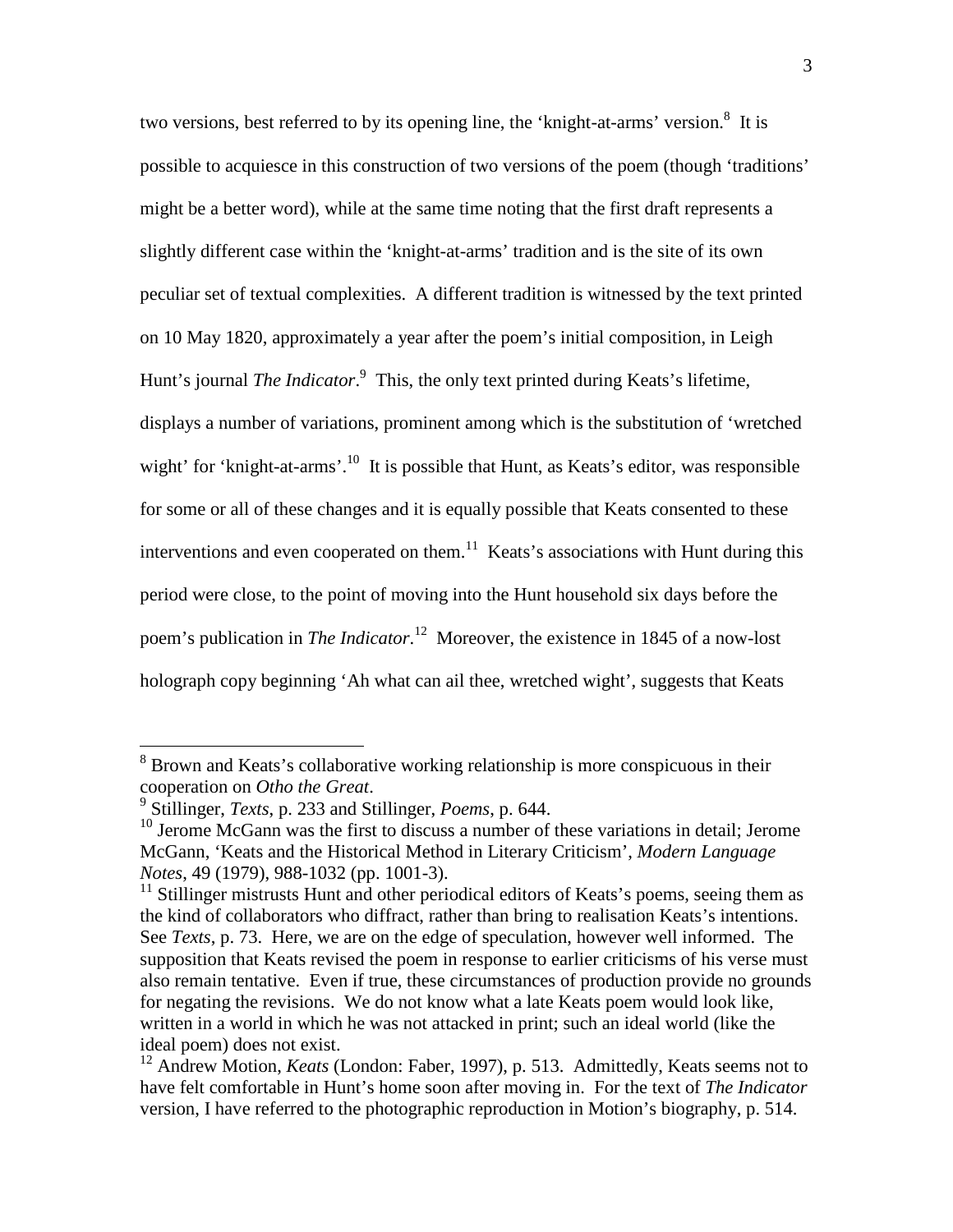was complicit in at least one of the *Indicator* variations.<sup>13</sup> On the basis of this printed text and lost holograph, we might sensibly talk of a 'wretched wight' tradition of performing the poem, one in which Hunt (and perhaps the *Indicator* compositors) collaborated.

Criticism of 'La Belle Dame' has often been accompanied, and at times defined, by some anxiety over which of these versions is more authoritative. This is not just a scholarly argument over the ontological boundaries of the poem, although it is partly that, with many commentators subscribing, not always overtly, to a theory of text which posits an ideal or *Ur*-poem lying behind a number of more or less corrupt textual manifestations.<sup>14</sup> This important issue aside, many interpretative and evaluative readings of the poem are contingent on one or other version. A great deal is at stake over the difference between a knight and a wight, not least the title by which we agree to refer to this poem: *The Indicator* prints 'La Belle Dame sans Mercy' (though all in upper case) in place of the other texts' 'La Belle Dame sans Merci'.<sup>15</sup> Anecdotally, William Morris's belief in the poem as the aetiological germ of literary Pre-Raphaelitism was so strong that

<sup>&</sup>lt;sup>13</sup> This was in the possession of John Jeffrey, Georgiana Keats's second husband. See Stillinger, *Texts*, p. 233 and *Poems*, p. 744.

 $14$  Stillinger is upfront in expressing such belief, even admitting, in knowledge of its controversy, to the pursuit of a text 'in Keats's mind if not in his handwriting'. Stillinger, *Texts*, p. 12.

<sup>&</sup>lt;sup>15</sup> See Theresa M. Kelley, 'Poetics and the Politics of Reception: Keats's "La Belle Dame" Sans Merci"', *ELH*, 54 (1987), 333-362 for arguments about the 'Englishing' of the title and Bennett, pp. 116-7 for a rejection of these arguments. It might be noted that the blackletter edition of Chaucer's works first to include (through mistaken attribution) 'La belle dame sans mercie' [sic] is internally inconsistent, printing 'La belle Dame sans mercy' in the closing *Lenvoy*. See Thomas Speght, ed., *TheWorkes of Our Ancient and learned English Poet, Geffrey Chaucer* (London: Adam Islip, 1598).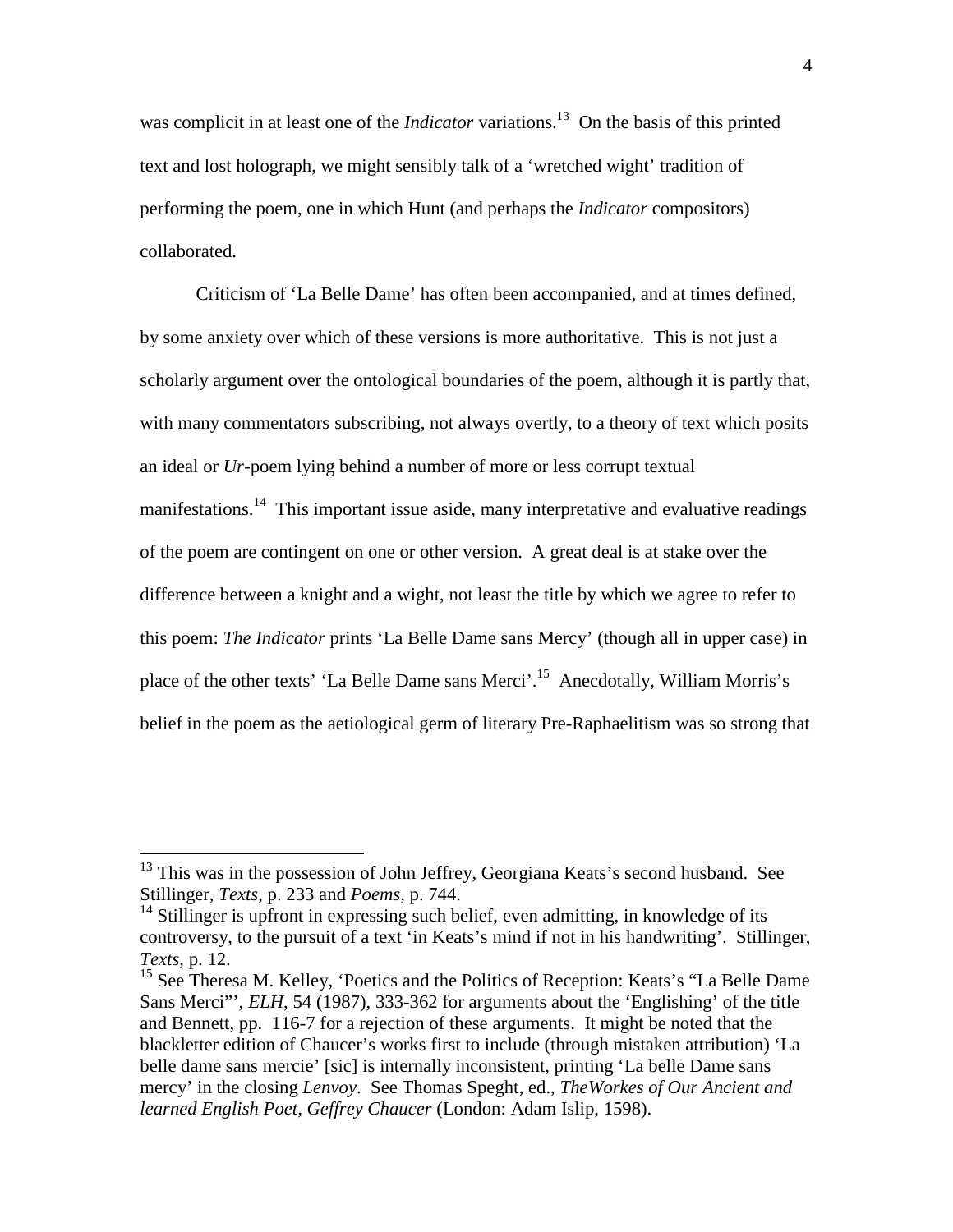he regarded the *Indicator* version as almost heretical.<sup>16</sup> For Francis Utley, in a moment of methodological horse and cart exchange, the *Indicator* version must also be rejected because its punctuation is less accommodating to his rather brilliant suggestion that the second pair of lines in each of the opening two stanzas (all normally thought to be in the voice of the narrator) might be spoken by the knight/wight, in the question-and-answer exchange typical of sparse, ballad dialogue.<sup>17</sup> John Barnard finds the wight-version (which he boldly terms 'another poem') more self-conscious and ironic than the knightversion and dismisses it as an example 'of Keats's inability to judge public taste'.<sup>18</sup> David Pirie grounds a reading of the poem as subversively political and sexually libertarian more convincingly in the text of the wight-version.<sup>19</sup> Writing eighty years after Colvin, Andrew Motion expresses the opposing view on the merits of the *Indicator* variants, claiming 'in purely literary terms, they toughen and discipline the poem, making it resonate with a creative kind of self-consciousness'.<sup>20</sup> Whether we wish to accept the conventional reading of the lady as a kind of bewitching succubus depends to a large extent on whether or not we read the knight-tradition, in which the speaker declares 'she lulled me asleep'. In the other tradition the speaker and the lady's love-making seems characterised by a greater degree of mutuality, for the wight relates more innocently that

<sup>16</sup> Sidney Colvin, *John Keats* (London: Macmillan, 1917), p. 470. Jerome McGann quotes Colvin at length, believing him to be influential in propagating the view that the *Indicator* version is inferior on aesthetic grounds. McGann cites from the second (1920) edition. McGann, pp. 1029-30, fn. 25.

<sup>&</sup>lt;sup>17</sup> Francis Lee Utley, 'The Infernos of Lucretius and of Keats's La Belle Dame Sans Merci', *ELH*, 25 (1958), 105-121, p. 116.

<sup>18</sup> John Barnard, *John Keats* (Cambridge: Cambridge University Press, 1987), pp. 93-4.

<sup>19</sup> David B. Pirie, 'Keats', in *The Romantic Period*, vol 5 *The Penguin History of Literature* (London: Penguin, 1994), pp. 343-394.

<sup>&</sup>lt;sup>20</sup> Motion, p. 156. Motion does not substantiate his claims.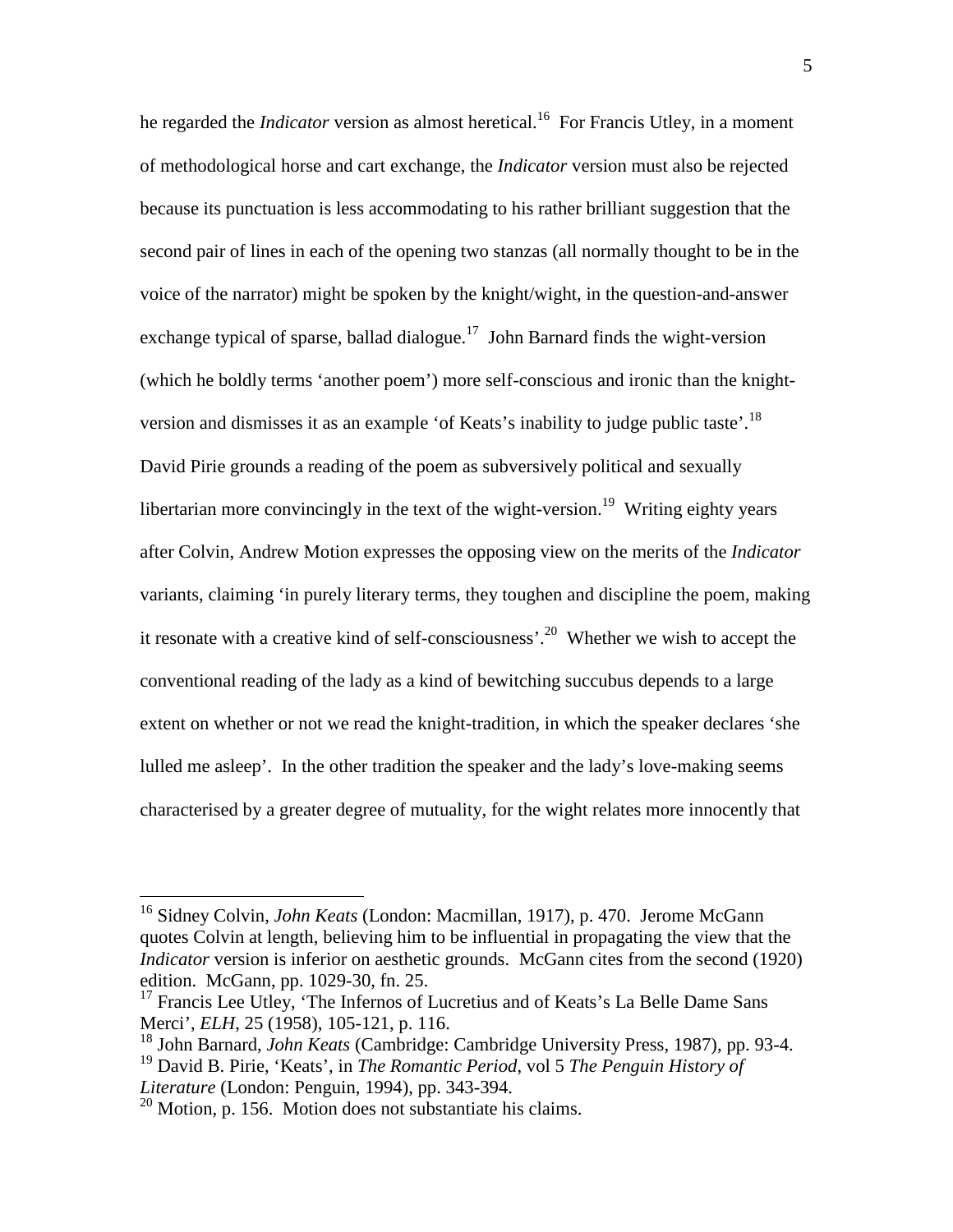'we slumber'd on the moss'.<sup>21</sup> Stillinger's own criticism, while impressively attentive to literary multiplicity in almost every other way imaginable, reverts to a singular textuality when discussing Keats's poem. Following his consideration of 'multiple Keats', Stillinger observes 'there have been (and presumably will continue to be) many different explanations of what ails the knight-at-arms in *La Belle Dame*<sup>', 22</sup> but nowhere in his discussion does he acknowledge that the knight is also, plurally, a wight.<sup>23</sup>

We see then, in much of the writing on 'La Belle Dame', an urge to fix the poem, to render static its textual dynamics. Just as the Grecian Urn seeks to represent its youthful lovers as unchanging and beyond worldly compromise, so attempts are made to petrify the textual music played out by Keats's ballad. It might be thought a little odd that in a literary culture which places great value on fruitful ambiguity, from Empson's seven types to Stillinger's 'token' fifty-nine interpretations of 'The Eve of St Agnes',  $^{24}$ textual ambiguities are more rarely permitted to bear their full promise. Happily, reality is more kinetic than potential and there is no need to sacrifice any of the possibilities offered by a multi-textual poem in the pursuit of aesthetic idealism. A way of freeing the poem into something like its true textual kinesics was first offered by Jerome McGann,

 $21$  Other aspects of the lady's presentation are more sympathetic in the wight-tradition; her 'wild wild eyes' have become 'wild sad eyes' and the speaker sets her on his steed at the beginning of their encounter, that is to say, before the lady's look of seeming love and 'sweet moan' may have influenced his judgement, as might be argued to be the case in the knight-tradition.

<sup>22</sup> Jack Stillinger, 'The "story" of Keats, in *The Cambridge Companion to Keats*, ed. by Susan Wolfson (Cambridge: Cambridge University Press, 2001), pp. 246-260 (p. 257).  $23$  Nor does he refer to the parallel plot of the wight-tradition in Jack Stillinger, 'Reading Keats's Plots', in *Critical Essays on John Keats*, ed. by Hermione de Almeida (Boston MA: G. K. Hall, 1990), pp. 88-102. For a contrastingly pluralist celebration, see Jack Stillinger, *Multiple Authorship and the Myth of Romantic Genius* (New York: Oxford University Press, 1991).

<sup>24</sup> Jack Stillinger, *Reading "The Eve of St. Agnes": the multiples of complex literary transaction* (New York: Oxford University Press, 1999).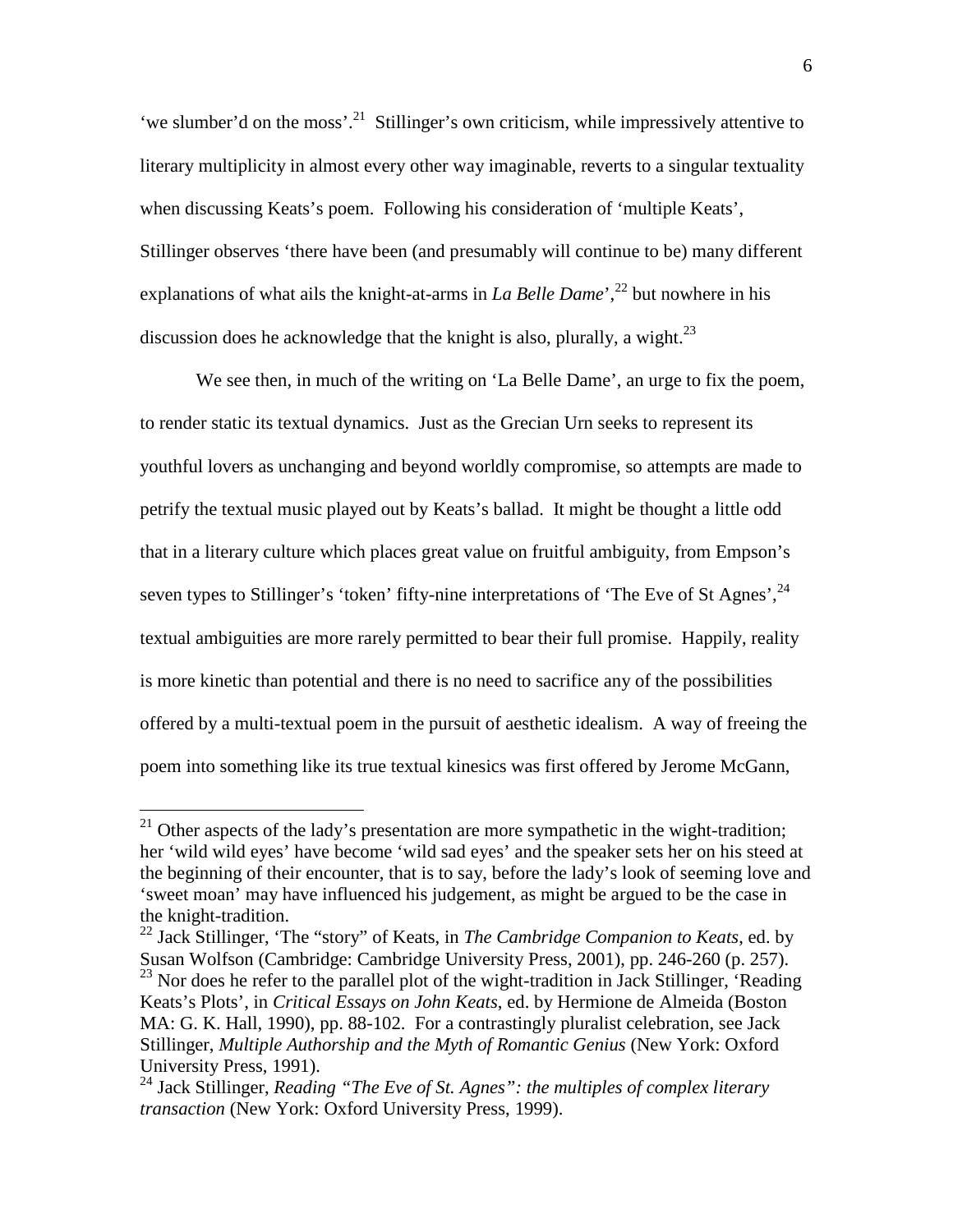arguing that 'we are not dealing here with textual errors, but with textual options' and referring to 'poems' in the plural.<sup>25</sup> This observation, not pursued thoroughly enough in subsequent criticism of Keats, requires more contemplation and development.<sup>26</sup> I wish to extend McGann's approach by insisting more dogmatically on my earlier nomenclature of two 'traditions' to replace the common currency of the term 'versions'. There are, after all, four surviving textual versions (or five, depending on the status one attaches to Woodhouse's second transcript), but these, together with knowledge of the lost Jeffrey holograph, do initiate two more or less distinct textual traditions which have persisted into the bibliographic history of the poem. Furthermore, I wish to offer a new argument concerning the processes of production that result in these traditions; that they are textually mediaevalizing.

That 'La Belle Dame', like many other Romantic poems, is mediaevalist in various ways (subject-matter, form, technique and even diction), is self-evident and some of the complexities that attend this mediaevalism have been extremely well-documented. But let us reconsider its modes of production, bearing this in mind. 'La Belle Dame', in its several versions and traditions, lies at the centre of a number of social, intertextual, formal and reproductive networks, all of which interact, and at times blur, in the creation of the poem. The social occasions for the poem's composition are several. As previously noted, Keats at least partially drafts 'La Belle Dame' in a letter to George and Georgiana Keats in America. The poem may have been written partly in response to, even because

<sup>25</sup> McGann, p. 1005. Kelley misreads McGann in saying that he prefers the *Indicator* version. Kelley, p. 335.

 $26$  For criticism that does keep these dynamics in play as much as possible, though not for reasons of the textual economy I am proposing here, see Marjorie Levinson, *Keats's Life of Allegory: The Origins of a Style* (1988), pp. 44-95 and Bennett, pp. 113-27.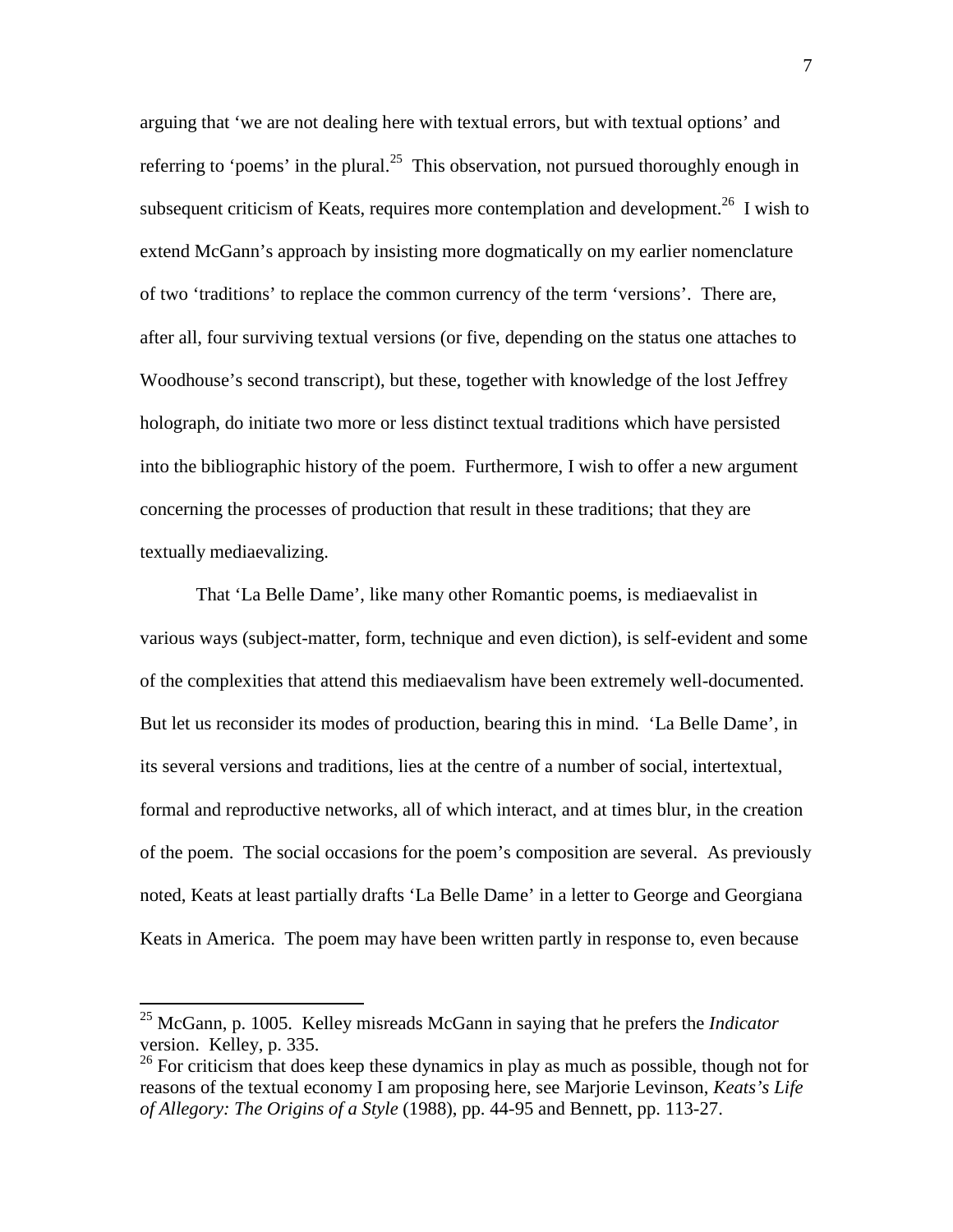of, George's failing fortunes in the New World, as Fiona Robertson persuasively suggests, reading the ailing knight as a George figure, trapped in a failed adventure romance.<sup>27</sup> More recently the chance encounter with Coleridge while out walking on 11 April, $^{28}$  shortly before the poem's draft, has been re-emphasized as a spur to the poem's composition, together with the publication of Z's hostile review in *Blackwood's Magazine*. 29

Intertextually, source, analogues and allusions for the poem seem to proliferate with each new scholar who comes to the work. There is, of course, the Middle English translation of Alain Chartier's narrative poem, from which Keats's poem takes its name, made by Sir Richard Ros in the fifteenth century, but still attributed to Chaucer during Keats's lifetime. Lucretius, Dante, Spenser, Burton, Percy's *Reliques* and other anonymous ballads and Coleridge have all been suggested as models or sources.<sup>30</sup> Most recently Lynette Felber's literary detective-work has carefully threaded Keats's contemporary Ann Taylor into this curiously woven web.<sup>31</sup> As Keats's own oeuvre refers to 'an ancient ditty, long since mute, / In Provence call'd, "La belle dame sans mercy"', we are obliged to at least consider 'La Belle Dame sans Merci' as the text for Porphyro's

<sup>27</sup> Fiona Robertson, 'Keats's New World: An Emigrant Poetry', in *Keats: Bicentenary Readings*, ed. by Michael O'Neill (Edinburgh: Edinburgh University Press, 1997). pp. 27-47.

<sup>28</sup> Rollins, *Letters*, II, 88.

 $29$  See Paul Bentley, who traces the poetry as ailment trope back to Z's review, and explains the poem's attitude as a response to that review. Paul Bentley, '*Caviare from the Count*: Blackwood's *and John Keats's* La Belle Dame Sans Merci', *Romanticism*, 9 (2003), 55-67.

 $30$  For a fuller catalogue, see Utley, p. 105.

<sup>&</sup>lt;sup>31</sup> Lynette Felber, 'Ann Taylor's "The Maniac's Song": An Unacknowledged Source for Keats's "La Belle Dame Sans Merci"', *ANQ*, 17 (2004), 29-36.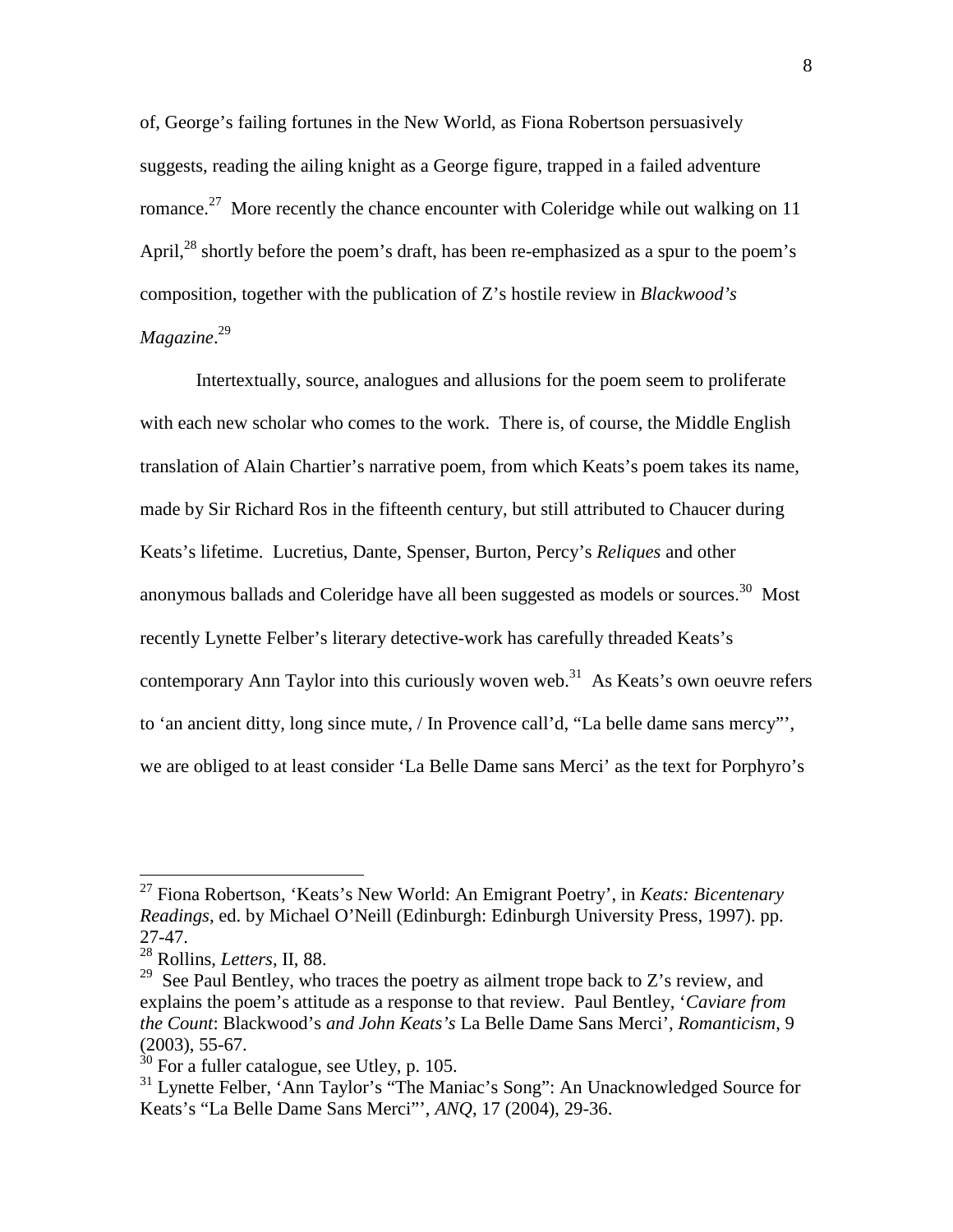song in 'The Eve of St Agnes'.<sup>32</sup> Keats becomes source for Keats. This intertextual chain of adaptation, assimilation and re-writing does not stop with Keats however. Edwin Muir's 'The Enchanted Knight' recognises the spirit in which Keats's poem writes itself into existence from a nexus of other materials and responds in the same spirit, 'Lulled by La Belle Dame Sans Merci'.<sup>33</sup>

In composing a poem from out of these circumstances and materials, Keats deploys the ballad form to re-work, in an oblique and allusive manner, the material of a misattributed translation of a narrative love-vision.<sup>34</sup> This ballad is further hybridised by its gestures towards the genre of romance: its questing knight-figure, its fair but enchanting lady. In particular these motifs often put readers of the poem in mind of episodes in Spenser's *The Faerie Queene*: a romance that is also an epic.<sup>35</sup> Archaisms are deployed liberally, but not throughout the poem, as they are in Chatterton for example.<sup>36</sup> Etymologically the poem moves from 'roots' to 'relish': the homespun and familiarly 'native' lexis originating in Old English ('meads', 'gloam') to the Francoflavoured Romance-derived vocabulary ('grot', 'sojourn'), hinting at the foreign and, at

<sup>32</sup> Stillinger, *Poems*, p.p. 299-318 (p. 313, lines 292-1).

<sup>33</sup> Edwin Muir, *Collected Poems* (London: Faber, 1963), p. 74.

<sup>&</sup>lt;sup>34</sup> Although a little over-zealous in the suggestion that she overturns the notion of Chartier as source in favour of the Ros translation for the first time, nevertheless, Caitlin Finlayson is extremely attentive to the ways in which Keats reacts to (rather than directly appropriates) the Middle English translation. Caitlin J. Finlayson, 'Medieval sources for Keatsian creation in La Belle Dame sans Merci', *Philological Quarterly*, 79 (2000), 225- 47. For an earlier approach to the same topic, see Levinson, pp. 45-95, including endnote 8 on p. 90.

 $35$  Bennett notes that 'wretched wight' 'seems to be an explicit reference to Spenser'. Bennett, p. 118.

 $36$  The point is often made that the change from 'knight' to 'wight' is an archaising alteration. While this is strictly true linguistically, the 'knight-at-arms' can hardly be called contemporary (except in metaphorical applications). His presence in the knighttradition clearly helps give the poem its archaic setting. McGann seems to be the first to discuss the change as archaising in detail. McGann, p. 1001-2.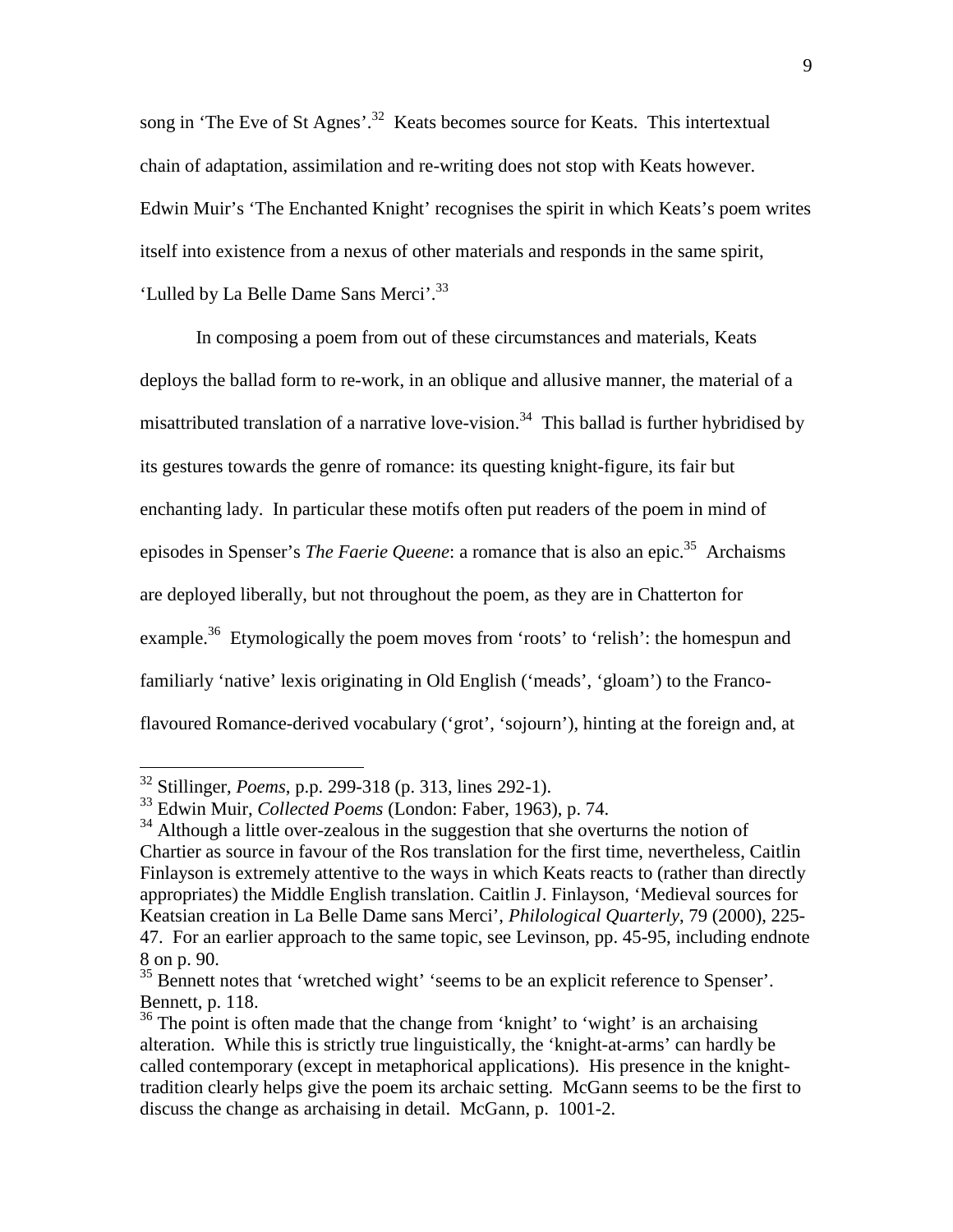times, verbally exotic other (Greek 'zone', arriving in English via the Romance languages).<sup>37</sup> Linguistically the poem is extremely heterogeneous, moving from the temporally remote to the contemporary, from familiarity to alterity, so that these registers are held in the contiguity of a kind of translatorese, as if to suggest the bringing across of an 'original' source (such as the Chartier/Chaucer/Ros 'La Belle Dame').

The modes by which the poem graphs itself into literary history are similarly various. In epistolary intimacy, the poem is hand-written by the author, who, with his cancellations and inter-linear insertions, creates a metaphorical palimpsest of his own manuscript. Scribal copies of the poem are produced (perhaps, in the case of Brown, acting as Keats's amanuensis), slightly altering the poem at each stage of its transmission. More substantial re-writings occur, including the rearrangement of some of the poem's materials, in collaboration with, or perhaps solely at the hands of editor and compositor, as the poem makes its passage into that very ephemeral of printed textual manifestations, the periodical.

I wish to propose that what we have in action here is a model of textual culture with recognisable and relatively well-documented precedents in the middle ages. Bonaventura's famous thirteenth-century fourfold model of making a book (*quadruplex est modus faciendi librum*) grants differing degrees of compositional authority to *scriptor*, *compilator*, *commentator* and *auctor*. <sup>38</sup> To which John Burrow adds that only *translator*

<sup>37</sup> Lines 13, 41, 29, 45 & 18 respectively. Stillinger, *Poems*, pp. 357-9. See Bennett, pp. 114-9 for more detail on the various lexical registers of the poem.

<sup>38</sup> Cited in Malcolm Parkes, 'The Influence of the Concepts of *Ordinatio* and *Compilatio* on the Development of the Book', in *Medieval Learning and Literature: Essays presented to Richard William Hunt*, ed. by J. J. G. Alexander and M. T. Gibson (Oxford: Clarendon, 1976), pp. 115-41 (pp. 127-8).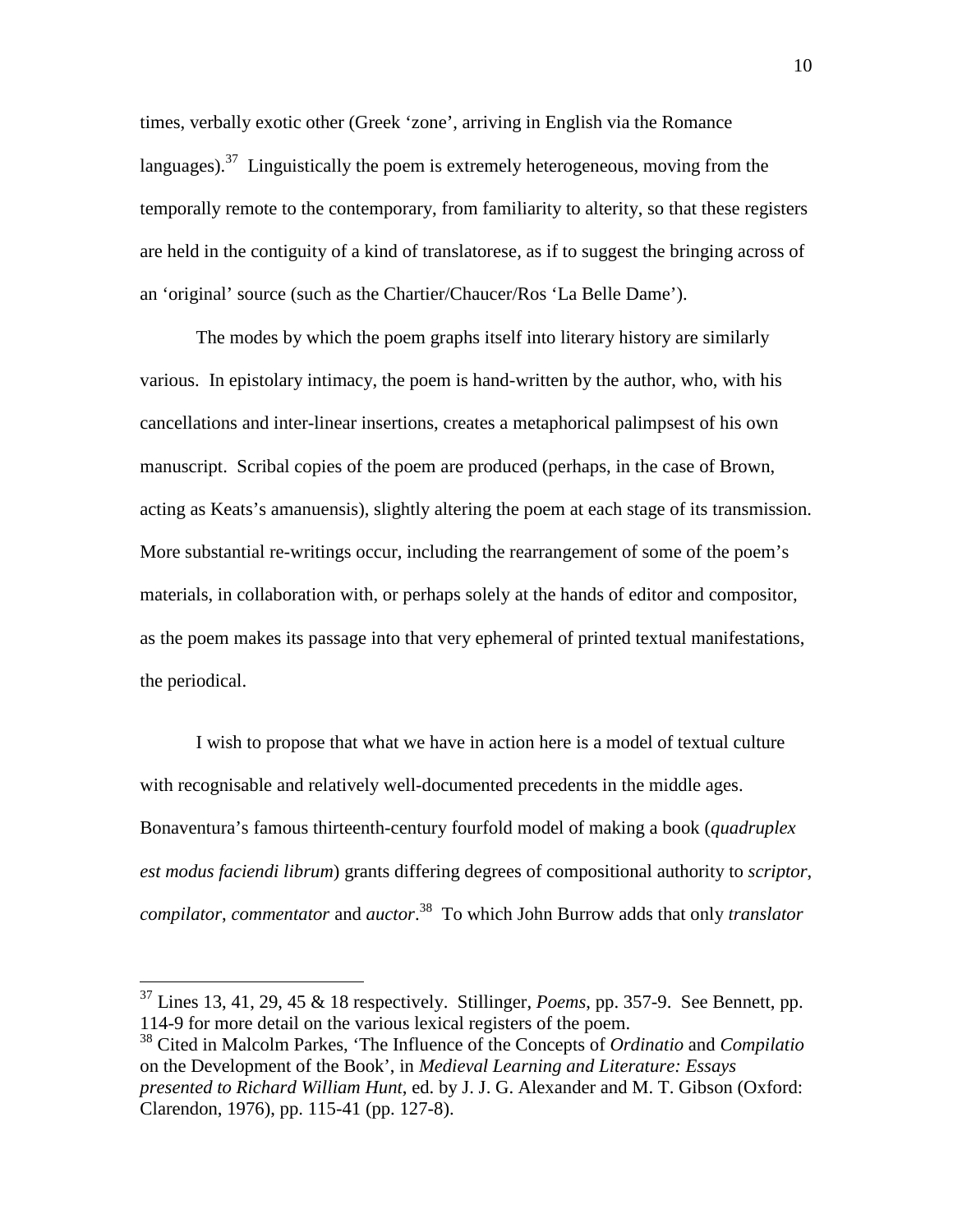seems absent.<sup>39</sup> According to this model of textual production, a scribe is one who writes others' words; a compiler one who rearranges others' words while writing them; a commentator writes others' words while glossing them with a few of his/her own; the author writes both his and others' words (*sua et aliena*), but (reversing the role of the commentator), with his/her own words at the centre of the production. These types of literary creator are not different in kind in Bonaventura's scheme, for an author also writes another's words into the text, just as the scribe does. Although the scribe is described as writing the words of others exclusively, adding nothing and changing nothing (*nihil addendo vel mutando*), Burrow notes that mediaeval practice is often at odds with theory in this respect:

He 'adds and changes' not only inadvertently, like the compositor, but also deliberately. He replaces obscure expressions with more familiar ones, omits and rewrites passages, and sometimes adds passages from other sources or even passages of his own composition. Thus a *scriptor* may also at times perform the functions of *compilator*, *commentator*, *translator*, and *auctor*. 40

If this suggests that we might do well to see Brown, Woodhouse and Hunt and his compositors as scribes,  $41$  and therefore on the same continuum of authorship as Keats, it surely also encourages us to see Keats as something of the mediaeval *scriptor* in his rewritings, omissions, additions and alterations both to his sources and his own work.<sup>42</sup>

<sup>39</sup> John Burrow, *Medieval Writers and their Work* (Oxford: Oxford University Press, 1982), p. 30.

 $40$  Ibid.

<sup>&</sup>lt;sup>41</sup> Burrow does not admit in this passage that a modern compositor might deliberately change texts, but print manuals make it clear that deliberate changes were expected to be made in the print shop. See Stillinger, *Poems*, pp. 8-9.

<sup>42</sup> Levinson's notion of the *Indicator* text as a translation of a text in the knight-tradition is an intriguing and well-argued one, though in concentrating on one text as a translation of another, it has to leave out a wider panoply of scriptorial and auctorial interventions. See Levinson, p. 66.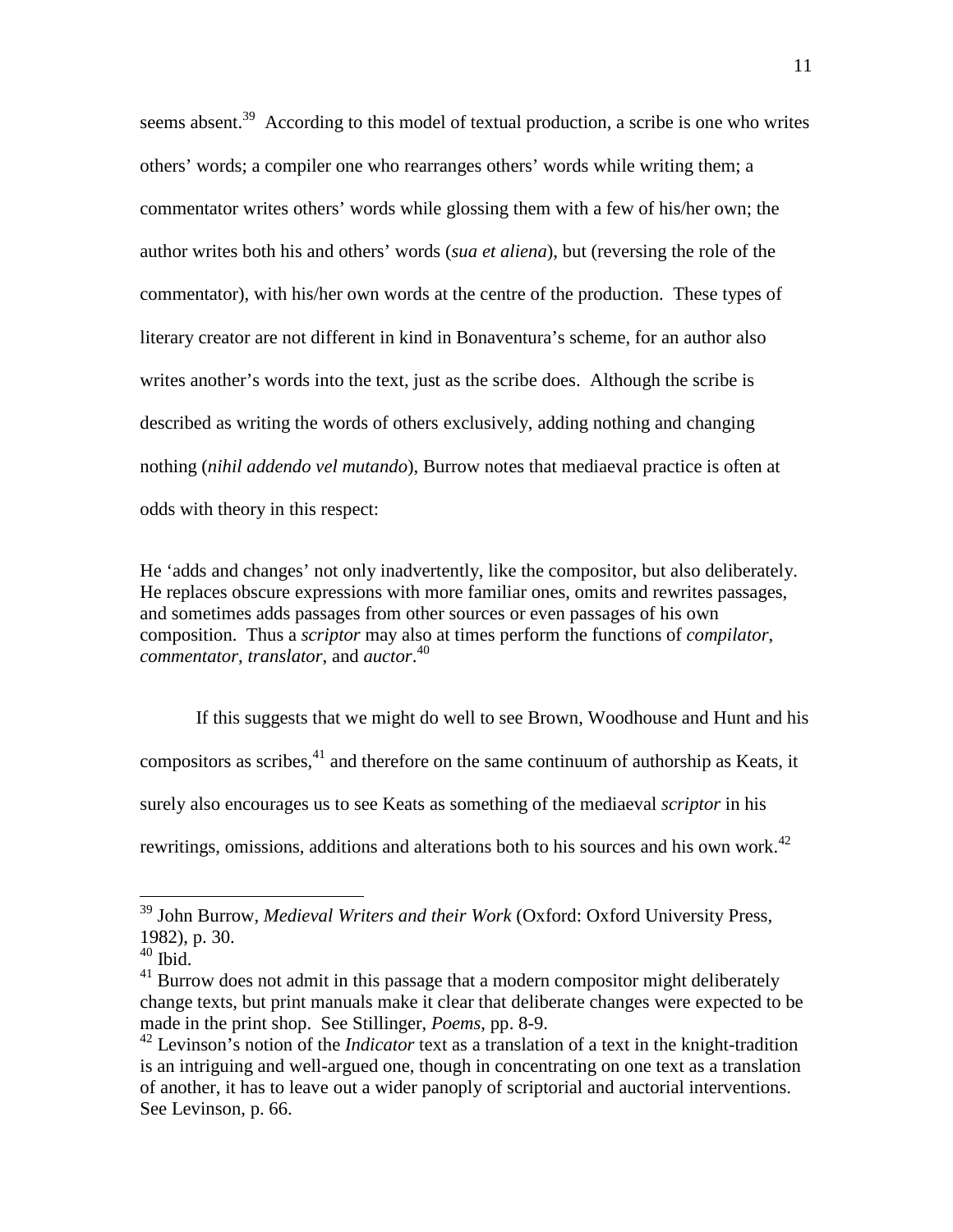Seeing the mode of production of 'La Belle Dame' as mediaevalizing might help us accommodate some of the other textual difficulties it presents us with. To begin with Hunt might be exonerated for whatever part he played in the perpetuation and evolution of the poem's natural history. As Chaytor cautioned long ago, 'to copy and circulate another man's book might be regarded as a meritorious action in the age of manuscript'.<sup>43</sup> Nor need the poem's own mutually contradicting dual traditions seem troubling. Mediaevalists have long been used to dealing with two textual traditions for *The Canterbury Tales* (one centred on the Hengwrt manuscript, one on the Ellesmere) and even four *Piers Plowmen* is not thought uncommonly many. Theories of mediaeval authorship account for these variations and divergences partly by reference to the role of audience; 'development proceeded by trial and error, the audience being the means of experiment<sup>'.44</sup> The evolving nature of Keats's texts in response to George's circumstances, Z's review and the presumed readership of *The Indicator* are also easily incorporated into this mediaevalist textual economy.<sup>45</sup> Mediaeval manuscript culture is often felt to be characterized by a residual orality, although the truth is more its coexistence with an ongoing oral culture.<sup>46</sup> Such an oral-chirographic culture actively

<sup>43</sup> Henry John Chaytor, *From Script to Print: An Introduction to Medieval Vernacular Literature* (Cambridge: Heffer, 1945), p. 1.

 $44$  Chaytor, p. 3.

<sup>&</sup>lt;sup>45</sup> The reader may wish to ask whether it was Keats's intention to mediaevalize in the modes of textual production for this, otherwise uncontroversially, mediaevalist poem. I would argue that the plural sense of what (an) author(s) is/are, implied by this model of production, renders the question inoperative, or at least in need of the kind of serious recalibration that is beyond the scope of this current essay.

<sup>46</sup> For the idea of residual orality in the Middle Ages, see generally Walter Ong, *Orality and Literacy: The Technologizing of the Word*, rev edn (London: Routledge, 1982; 1997), and e.g. p. 119.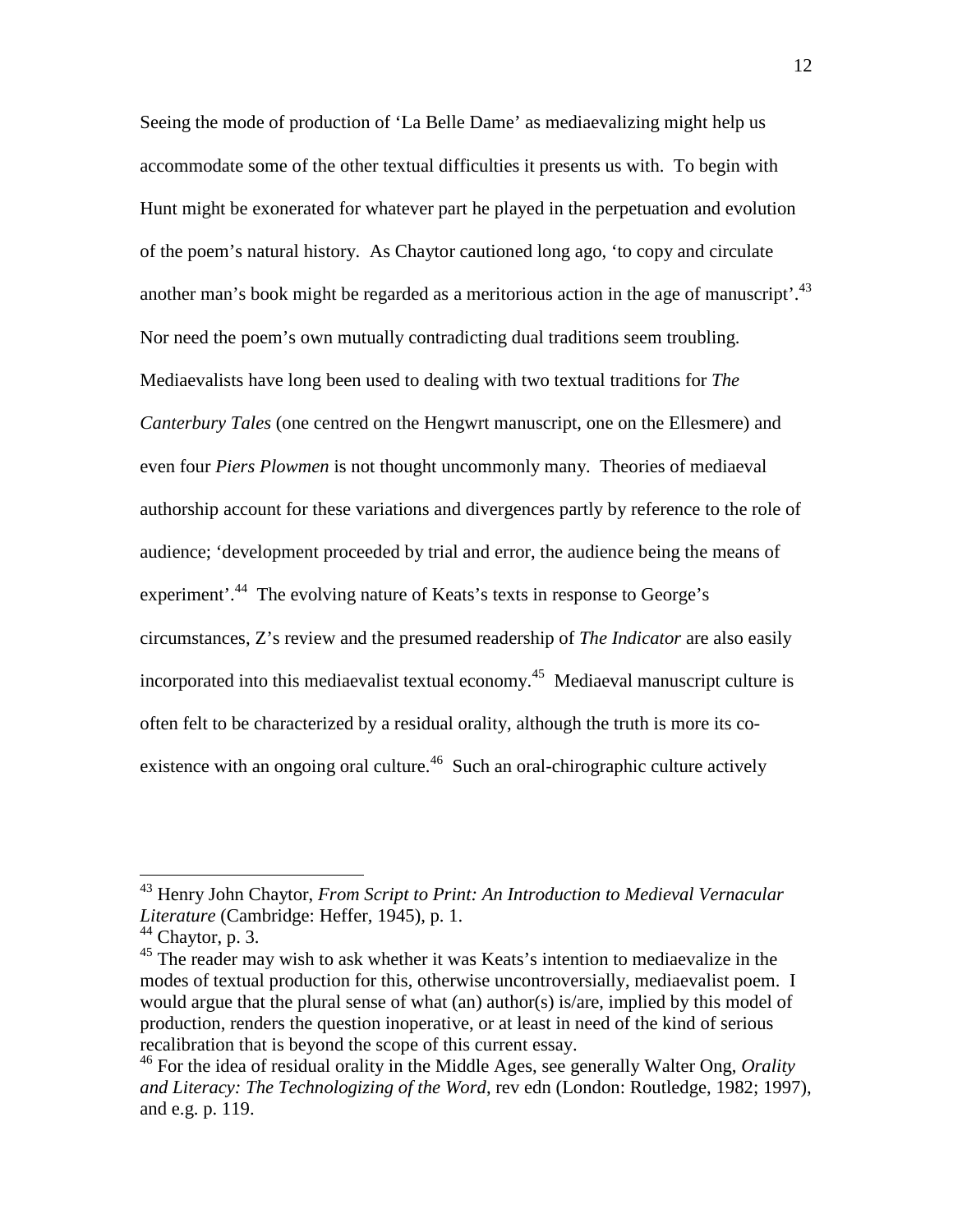encourages and endorses textual variation in response to audience as an index of skill and creativity, at all stages on the continuum of authorship outlined above:

To a certain extent every minstrel is a more or less creative poet. But a poem is never repeated in exactly the same words even by the same man; and in the course of years changes may be introduced which apparently render it unrecognisable.<sup>47</sup>

In effect, Keats is both his own source and minstrel. That the 'La Belle Dame' cycle of poems should be residually oral in nature is clearly signalled by their accretion of the sub-title 'A Ballad' at exactly the moment that the poem moves from a condition of exclusive authorship to its more explicitly collaborative state of transcription, the Brown and Woodhouse copies. The Ballad genre is itself a useful vehicle for transmitting and tracking oral-chirographic cultural practices into the age of print, originating as it does, somewhere in the middle ages, but being recorded textually in the late eighteenth century by antiquarians such as Bishop Percy (and, incidentally providing the impetus for a new poetics, not only radical in its aesthetics and politics, but perhaps also in its hybridised oral-typographic modes of production and reproduction). We need to admit the textual plurality an individual poem, to talk of the poem 'Les Belles Dames' or of the 'La Belle Dame' poems. We need to be prepared to see any given text, not as a fixed, ideal object, but more as a single snapshot of a moment in a continuing process of textual evolution; in its unfixability the ballad is in fact the ideal genre.

Many wider implications of this theory of mediaevalist textual economy lie beyond the scope of this essay, and much work remains to be done, but for Keats's 'La Belle Dame' the effects are clear. We do not have to choose between the knight and the wight. We can read both traditions and the traditions can be made to read each other.

 $47$  Chaytor, p. 119.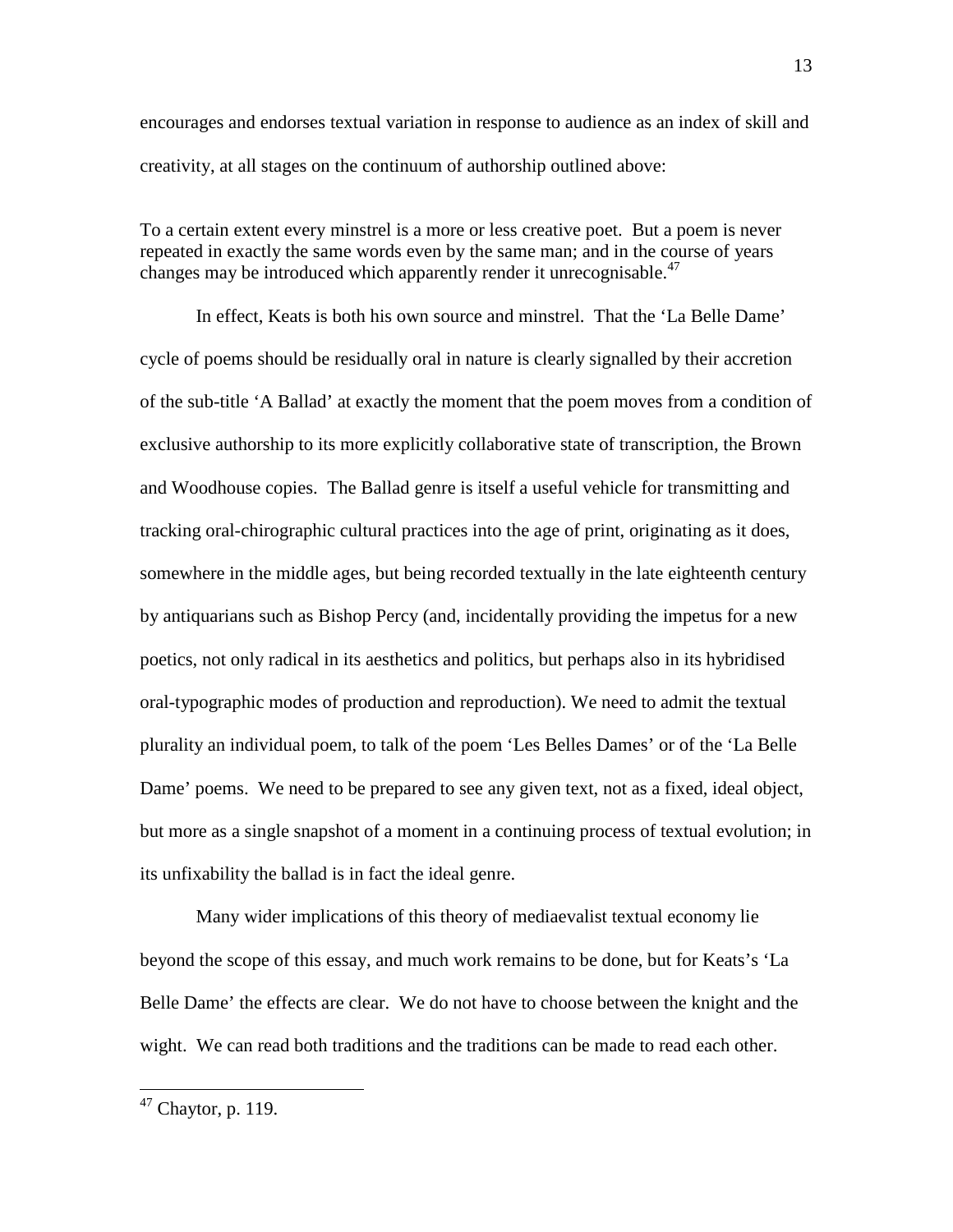This means, to give but one example, that if we pursue Robertson's argument that the knight-figure is George, the shift from 'knight-at-arms' to 'wretched wight' might be said to mirror George's further sinking into dejection as his financial circumstances worsen in America. There is no need to sacrifice a poem of mutual lovemaking for a poem of magical seduction or vice versa. As Dylan might have said to his brass-bedded Lady (because despite the literary non-argument of the 90s we don't have to choose between Zimmerman and Keats either), 'you can have your manna cake and eat it too'.

## Bibliography

Primary

Speght, Thomas, ed., *The Workes of Our Ancient and learned English Poet, Geffrey Chaucer* (London: Adam Islip, 1598).

Allott, Miriam, ed., *The Poems of John Keats*, 5th edn (London: Longman, 1970; 1980).

Muir, Edwin, *Collected Poems* (London: Faber, 1963).

Rollins, Hyder Edward, ed., *The Letters of John Keats 1814-1821*, ed. by 2 vols (Cambridge: Cambridge University Press, 1958).

Stillinger, Jack, ed., *The Poems of John Keats* (London: Heinemann, 1978).

Secondary

Barnard, John, *John Keats* (Cambridge: Cambridge University Press, 1987).

Bennett, Andrew, *Keats, Narrative and Audience: The Posthumous Life of Writing* (Cambridge: Cambridge University Press, 1994).

Bentley, Paul, '*Caviare from the Count*: Blackwood's *and John Keats's* La Belle Dame Sans Merci', *Romanticism*, 9 (2003), 55-67.

Burrow, John, *Medieval Writers and their Work* (Oxford: Oxford University Press, 1982).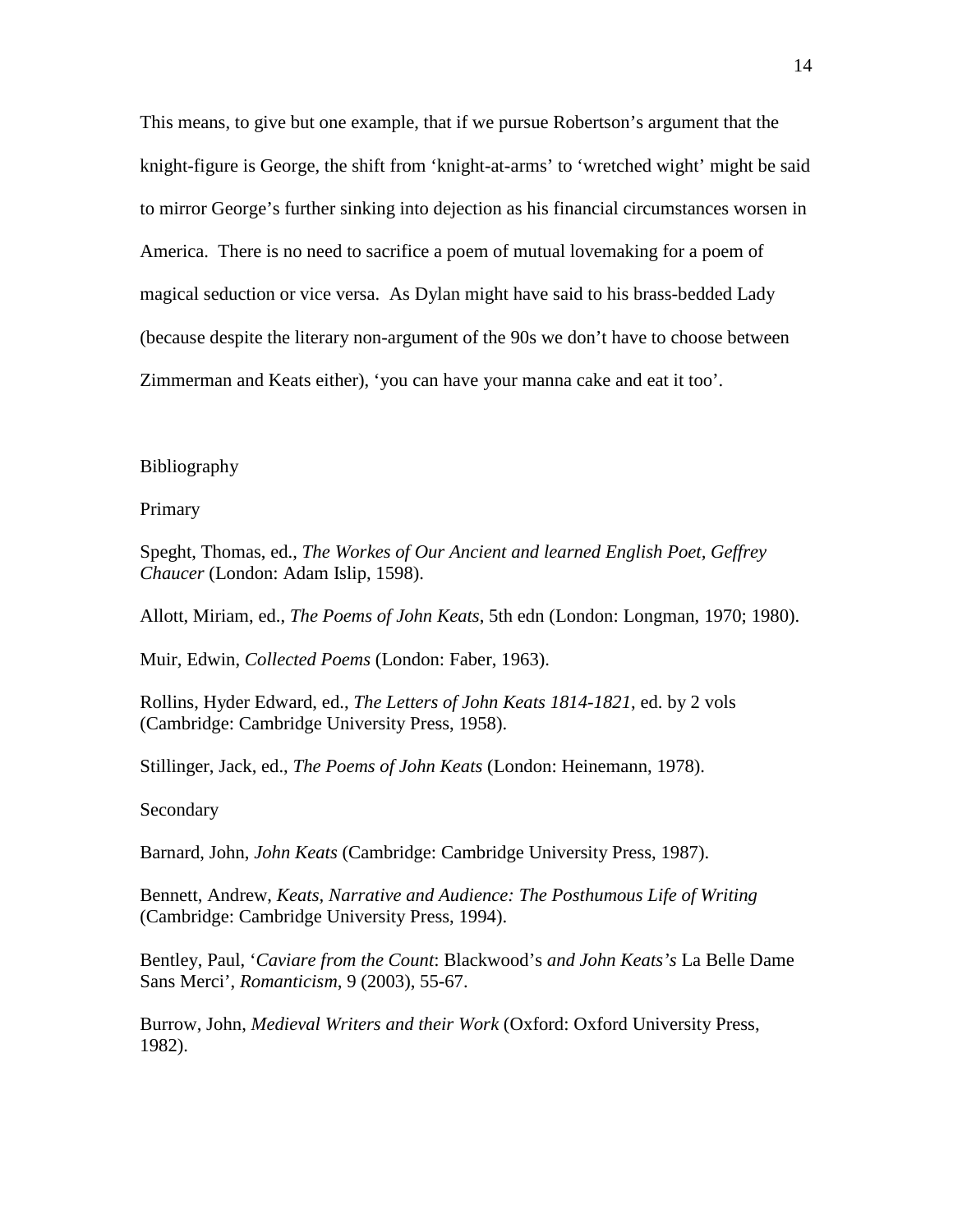Calin, William, *The French Tradition and the Literature of the Medieval England* (Toronto: University of Toronto Press, 1994).

Chaytor, Henry John, *From Script to Print: An Introduction to Medieval Vernacular Literature* (Cambridge: Heffer, 1945).

Colvin, Sidney, *John Keats* (London: Macmillan, 1917).

Felber, Lynette, 'Ann Taylor's "The Maniac's Song": An Unacknowledged Source for Keats's "La Belle Dame Sans Merci"', *ANQ*, 17 (2004), 29-36.

Finlayson, J. Caitlin, 'Medieval sources for Keatsian creation in La Belle Dame sans Merci', *Philological Quarterly*, 79 (2000), 225-47.

Hammond, Eleanor Prescott, *Chaucer: A Bibliographical Manual* (New York: Peter Smith, 1933).

Kelley, Theresa M., 'Poetics and the Politics of Reception: Keats's "La Belle Dame Sans Merci"', *ELH*, 54 (1987), 333-362.

Levinson, Marjorie, *Keats's Life of Allegory: The Origins of a Style* (1988).

McGann, Jerome, 'Keats and the Historical Method in Literary Criticism', *Modern Language Notes*, 49 (1979), 988-1032.

Motion, Andrew, *Keats* (London: Faber, 1997).

O'Neill, Michael, ed., *Keats: Bicentenary Readings* (Edinburgh: Edinburgh University Press, 1997).

Parkes, Malcolm, 'The Influence of the Concepts of *Ordinatio* and *Compilatio* on the Development of the Book', in *Medieval Learning and Literature: Essays presented to Richard William Hunt*, ed. by J. J. G. Alexander and M. T. Gibson (Oxford: Clarendon, 1976), pp. 115-41.

Pirie, David B., 'Keats', in *The Romantic Period*, vol 5 *The Penguin History of Literature* (London: Penguin, 1994), pp. 343-394 (390-2).

Robertson, Fiona, 'Keats's New World: An Emigrant Poetry', in *Keats: Bicentenary Readings*, ed. by Michael O'Neill (Edinburgh: Edinburgh University Press, 1997). pp. 27-47.

Stillinger, Jack, *The Texts of Keats's Poems* (Cambridge, MA: Harvard University Press, 1974).